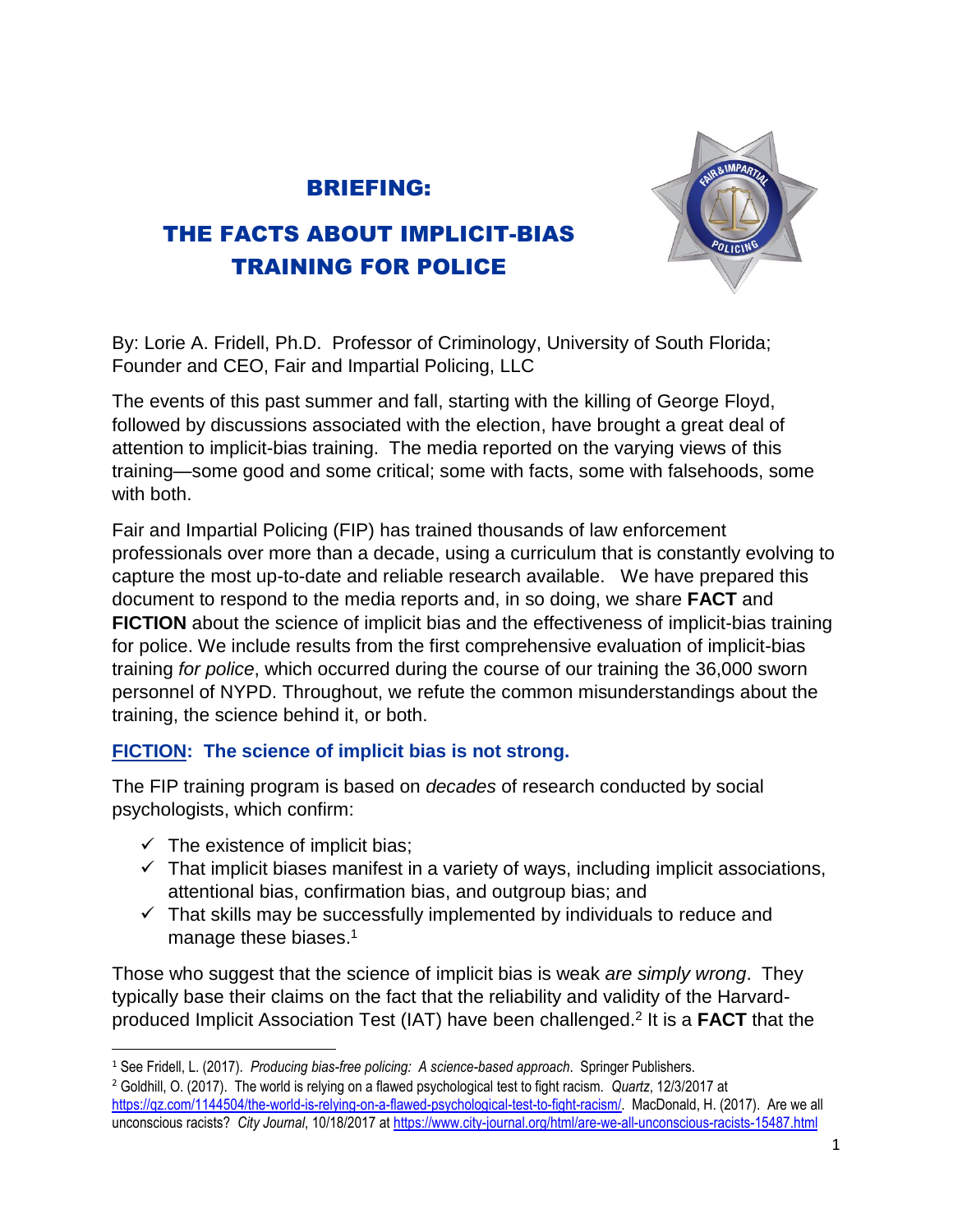reliability and validity of the IAT as a measure of implicit bias is debated in academicresearch circles, but the IAT is only one (the most well-known) of a number of measures of implicit bias.

#### *There is virtually no debate in the scientific community about the existence of implicit bias.*

## **FICTION: An objective of implicit-bias training is to eliminate biases.**

Some individuals criticize implicit-bias training by referring to the research showing that it is challenging to reduce biases and near impossible to eliminate them. But eliminating biases is NOT the objective of implicit-bias training. Some **FACTS**:

- $\ddot{\phantom{1}}$  Humans develop implicit associations (stereotypes) across their lifetimes, beginning at a young age.
- $\ddot$  Historical and cultural influences that reinforce those associations remain ongoing and virtually omnipresent in our environment.
- $\ddot$  Therefore, it would be an unrealistic goal—and contrary to the science—to think that an 8-hour implicit-bias training session would *reduce, much less eliminate,* trainees' implicit biases.
- While FIP *does* include coverage of the mechanisms that individuals can use over the long term to weaken/reduce implicit associations …..

#### *The key goal of FIP training is to make attendees aware of their biases, help them focus on critical decision points where those biases may have negative consequences, and give them strategies and skills to reduce the likelihood that those biases will impact their behaviors.*

#### **FICTION: Implicit-bias training produces a "backlash" in trainees.**

You may have heard claims that implicit-bias training produces a "backlash" that makes racist attitudes and/or biased behavior worse.<sup>3</sup> This claim is based on a **FACT** that several studies *have* shown that, when researchers direct subjects to repress their biases, racist attitudes and discriminatory behavior increase. 4

[behavior\\_n\\_5ee28fc3c5b60b32f010ed48?guccounter=1&guce\\_referrer=aHR0cHM6Ly93d3cuZ29vZ2xlLmNvbS8&guce\\_referrer](https://www.huffpost.com/entry/implicit-bias-training-doesnt-actually-change-police-%20behavior_n_5ee28fc3c5b60b32f010ed48?guccounter=1&guce_referrer=aHR0cHM6Ly93d3cuZ29vZ2xlLmNvbS8&guce_referrer_sig=AQAAADQerzJEnrJcPjIgUMoryB_pVGAMnI9GgK7Xy8GtfxWuPZklS-aRWM3eGzkdkrX1TlkH6m6VQN7ejhg9zohPShGYyUOyFBLQet1DFlXUH-nWHstNSz4DHHqM6DqMcO1eNcrYgCPXQZ7UVyP9oqu1hQP8pBPP5sh-xl0SxoHAArri) sig=AQAAADQerzJEnrJcPjIgUMoryB\_pVGAMnI9GgK7Xy8GtfxWuPZklS-

[aRWM3eGzkdkrX1TlkH6m6VQN7ejhg9zohPShGYyUOyFBLQet1DFlXUH-](https://www.huffpost.com/entry/implicit-bias-training-doesnt-actually-change-police-%20behavior_n_5ee28fc3c5b60b32f010ed48?guccounter=1&guce_referrer=aHR0cHM6Ly93d3cuZ29vZ2xlLmNvbS8&guce_referrer_sig=AQAAADQerzJEnrJcPjIgUMoryB_pVGAMnI9GgK7Xy8GtfxWuPZklS-aRWM3eGzkdkrX1TlkH6m6VQN7ejhg9zohPShGYyUOyFBLQet1DFlXUH-nWHstNSz4DHHqM6DqMcO1eNcrYgCPXQZ7UVyP9oqu1hQP8pBPP5sh-xl0SxoHAArri)

 $\overline{\phantom{a}}$ 

<sup>&</sup>lt;sup>3</sup> Journalists misapplying the backlash research to implicit bias training include Hobbes, M. (2020). 'Implicit bias' trainings don't actually change police behavior. *The Huffington Post*, 6/12/2020 at [https://www.huffpost.com/entry/implicit-bias-training-doesnt](https://www.huffpost.com/entry/implicit-bias-training-doesnt-actually-change-police-%20behavior_n_5ee28fc3c5b60b32f010ed48?guccounter=1&guce_referrer=aHR0cHM6Ly93d3cuZ29vZ2xlLmNvbS8&guce_referrer_sig=AQAAADQerzJEnrJcPjIgUMoryB_pVGAMnI9GgK7Xy8GtfxWuPZklS-aRWM3eGzkdkrX1TlkH6m6VQN7ejhg9zohPShGYyUOyFBLQet1DFlXUH-nWHstNSz4DHHqM6DqMcO1eNcrYgCPXQZ7UVyP9oqu1hQP8pBPP5sh-xl0SxoHAArri)[actually-change-police-](https://www.huffpost.com/entry/implicit-bias-training-doesnt-actually-change-police-%20behavior_n_5ee28fc3c5b60b32f010ed48?guccounter=1&guce_referrer=aHR0cHM6Ly93d3cuZ29vZ2xlLmNvbS8&guce_referrer_sig=AQAAADQerzJEnrJcPjIgUMoryB_pVGAMnI9GgK7Xy8GtfxWuPZklS-aRWM3eGzkdkrX1TlkH6m6VQN7ejhg9zohPShGYyUOyFBLQet1DFlXUH-nWHstNSz4DHHqM6DqMcO1eNcrYgCPXQZ7UVyP9oqu1hQP8pBPP5sh-xl0SxoHAArri)

[nWHstNSz4DHHqM6DqMcO1eNcrYgCPXQZ7UVyP9oqu1hQP8pBPP5sh-xl0SxoHAArri](https://www.huffpost.com/entry/implicit-bias-training-doesnt-actually-change-police-%20behavior_n_5ee28fc3c5b60b32f010ed48?guccounter=1&guce_referrer=aHR0cHM6Ly93d3cuZ29vZ2xlLmNvbS8&guce_referrer_sig=AQAAADQerzJEnrJcPjIgUMoryB_pVGAMnI9GgK7Xy8GtfxWuPZklS-aRWM3eGzkdkrX1TlkH6m6VQN7ejhg9zohPShGYyUOyFBLQet1DFlXUH-nWHstNSz4DHHqM6DqMcO1eNcrYgCPXQZ7UVyP9oqu1hQP8pBPP5sh-xl0SxoHAArri) and Mahbubani, R. (2020). Officers already get training to deal with biases they may not know they have, but there's no evidence it actually works. *Insider,* 6/16/2020 at<https://www.insider.com/police-defensive-deescalation-techniques-implicit-bias-training-2020-6>

<sup>4</sup> Gawronski, B., Deutsch, R., Mbirkou, S., Seibt, B., & Strack, F. (2008). When 'just say no' is not enough: Affirmation versus negation training and the reduction of automatic stereotype activation. *Journal of Experimental Social Psychology*, 44(2008): 370 – 377. Macrae, C.N., Bodenhausen, G.V., Milne, A.B., & Jetten, J. (1994). Out of mind but back in sight: Stereotypes on the rebound. *Journal of Personality and Social Psychology*, 67(5): 808 – 817.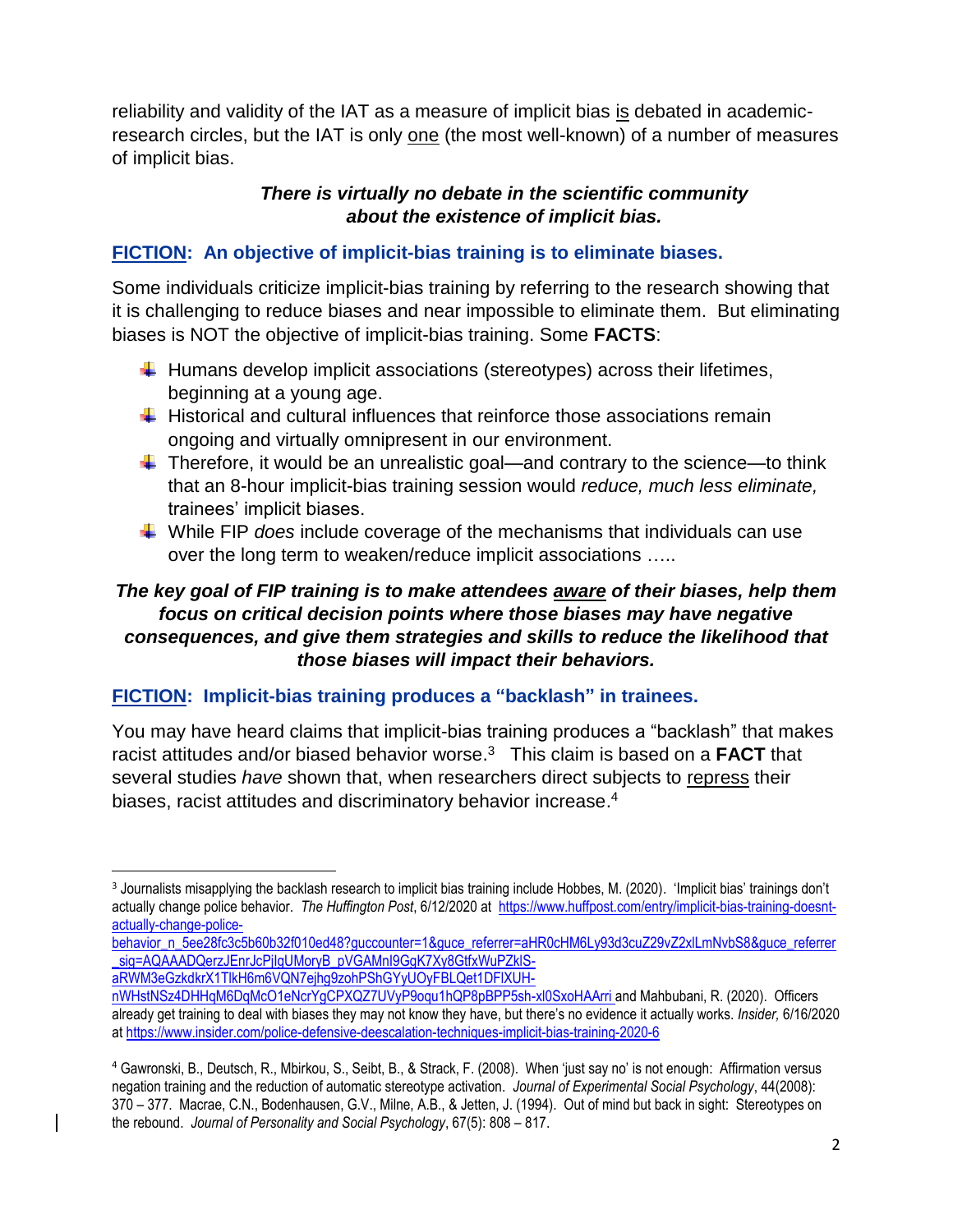#### *However, science-based implicit-bias training programs do not direct people to repress their biases.* **FIP promotes bias** *awareness***, not suppression.**

## **FICTION: There is no evidence that implicit-bias training is effective**

Critics claim there are no evaluations to show that implicit-bias training works. In **FACT,** well-constructed implicit-bias training can be very effective, and we know this from (a) the reports of training participants and (b) evaluation research.

With regard to training participants, the overwhelming majority of police professionals, of all ranks, who have been through the FIP training program rate our training as a "5" on a 5-point scale and similarly rate our trainers as a "5." Typical comments from trainees are reflected here:

- In my 12 years of being a police officer in the XXPD I can honestly say that this was by far the best training I've received to help me do my job better, safer and serve my community better. … I believe that because of today's class I will have more tools to become a better police officer.
- $\ddot{\phantom{1}}$  I came to this class against my will. My mind was quickly changed from "this class is a waste of time" to "why have I not had this class sooner in my 20 years of service."
- $\ddot{+}$  I loved that this class is not about how cops are bad. It was about recognizing problems and how to fix them. I'm sold.
- $\ddot{+}$  Absolutely relevant and essential subject matter for the police world.
- $\ddot{\phantom{1}}$  Powerful material and applications for every-day use on and off duty.

In addition to trainees' own reports, there is a significant and growing body of evaluation research showing that implicit-bias training impacts attitudes, intentions, and behavior in various trainee audiences (e.g., police, educators, medical personnel).

## **FACTS:**

 $\overline{\phantom{a}}$ 

 $\ddot{\phantom{1}}$  Compared to members of control groups, implicit-bias trainees are more aware of bias and concerned about discrimination,<sup>5</sup> have increased motivation to behave in a bias-free manner,<sup>6</sup> and intend to use bias-reducing and bias-managing techniques.<sup>7</sup>

<sup>5</sup>Devine, P.G., Forscher, P.S., Austin, A.J. & Cox, W.T.L. (2012). Long-term reduction in implicit bias: A prejudice habit-breaking intervention, 48 *J. Experimental Soc. Psychol*, 1267. Carnes, M., Devine, P.G., Isaac, C. Manwell, L.B., Ford, C.E., Byars-Winston, A., Fine, E. & Sheridan, J.T. (2012). Promoting institutional change through bias literacy, 5 *J. Diversity Higher Educ*. 63, 63-64. Carnes, M., Devine, P.G., Manwell, L.B., Byars-Winston, A., Fine, E., Ford, C.E., Forscher, P., Isaac, C., Kaatz, A., Magua, W., Palta, M. & Sheridan, J. (2015). The effect of an intervention to break the gender bias habit for faculty at one institution: A cluster randomized, controlled trial, 90 *Academic Med*. 221, 224.

<sup>6</sup> Carnes et al., 2015. Sekaquaptewa, D., Takahashi, K., Malley, J., Herzog, K. & Bliss, S. (2019). An evidence-based faculty recruitment workshop influences departmental hiring practice perceptions among university faculty, 38 *Equality, Diversity, and Inclusion: An International Journal* 188, 208.

<sup>7</sup> Devine et al., 2012. Carnes et al., 2012.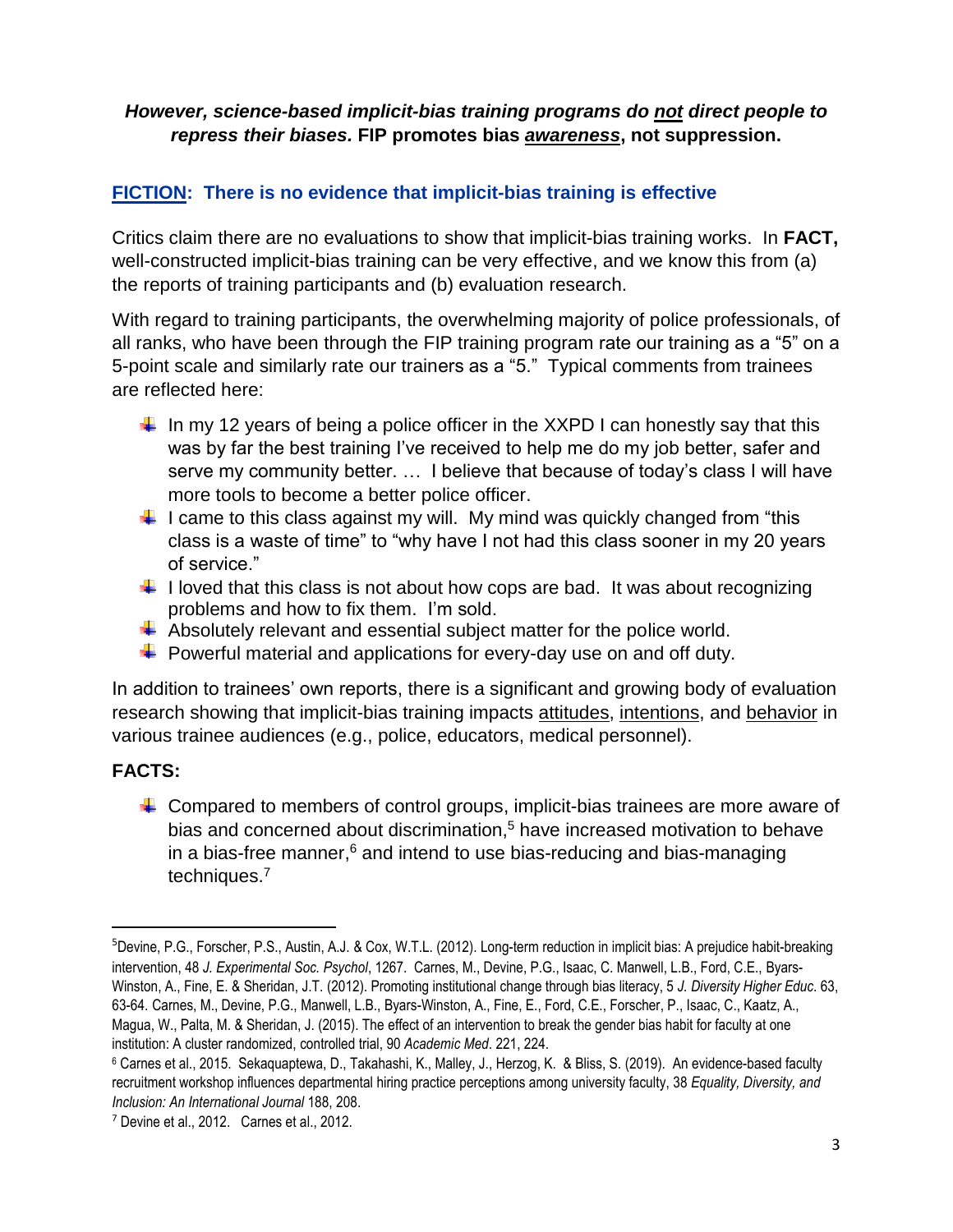Studies document reductions in biased *behavior* as a result of this training<sup>8</sup> (e.g., after implicit-bias training, university science departments hired more women and minorities compared to control departments that did not receive the training). $9$ 

The first comprehensive evaluation of implicit-bias training *for police* was conducted during the course of FIP's training of NYPD. The independent outcome evaluation assessed the training's impact on (1) the attitudes, knowledge, skills, and behaviors of line-level officers; and (2) supervisors' amenability to and implementation of the FIP content.<sup>10</sup> The findings are consistent with those reported above.

## **FACTS:**

 $\overline{a}$ 

- $\ddot{\phantom{1}}$  FIP-trained individuals (compared to a control group) are more concerned about discrimination as a social problem and more motivated to act in an unbiased way. They are more likely to recognize that there is bias in policing and that it is a legitimate concern of the public as opposed to merely a "fiction" produced by the media. 11
- $\ddot{\phantom{1}}$  FIP-trained officers are more likely to recognize how implicit biases might affect police professionals, such as understanding that even well-intentioned officers could be impacted by unconscious biases.
- **We believe that our training reduces biased behavior,** however it was not a surprise to us that the evaluation team did not successfully detect behavioral changes. The researchers wrote, "Estimating the effect of a single training curriculum on officers' decisions…. may well be akin to finding the proverbial needle in a haystack." They recognized that the search for this "needle in the haystack" is particularly complicated when an agency is undergoing not just one change (such as implicit-bias training), but many at the same time, which was the case in New York City.
- Implicit-bias training has a strong, positive impact on first-line supervisors. The evaluation researchers characterized their results as "remarkable" in terms of the extent to which the FIP-trained supervisors embraced and implemented their important roles to (1) monitor their subordinates for signs of biased behavior, and (2) intervene with officers in an effort to correct biased behavior.

<sup>8</sup>Devine et al., 2012. Forscher, P.S., Mitamura, C., Dix, C., Cox, E.L., Cox, W.T.L. & Devine, P.G. (2017). Breaking the prejudice habit: Mechanisms, time course, and longevity, 72 *J. Experimental Soc. Psychol*. 133, 133, 143. Sekaquaptewa, et al. (2019). Smith, J.L., Handley, I.M., Zale, A.V., Rushing, S. & Potvin, M.A. (2015). Now hiring! Empirically testing a three-step intervention to increase faculty gender diversity in STEM, 65 *BIOSCIENCE* 1084. Devine, P.G., Forscher, P.S. Cox, W.T.L., Kaatz, A., Sheridan, J. & Carnes, M. (2017). A gender bias-breaking intervention led to increased hiring of female faculty in STEM departments, 73 *J. Experimental Soc. Psychol*. 211, 213-4. Burroughs, E.A. et al., (2017). Reducing bias in faculty searches, 64 Notices of the AMS 1304. Russell, J. & Summers, A. (2013). Reflective decision-making, and foster care placements, 19 *PSYCHOL., PUBLIC POLICY & LAW* 2.

<sup>9</sup> Smith et al., 2015. Devine et al., 2017. Burroughs et al., 2017.

<sup>&</sup>lt;sup>10</sup> The Impacts of Implicit Bias Awareness Training in the NYPD found at

https://www1.nyc.gov/assets/nypd/downloads/pdf/analysis\_and\_planning/impacts-of-implicit-bias-awareness-training-in-%20thenypd.pdf

<sup>&</sup>lt;sup>11</sup>The report authors provide the statistical significance for indexes comprised of multiple items, such as those listed above. All of the differences between the FIP-trained and not-FIP trained groups were statistically significant at least at the .05 level; in fact, all but one were significant at the .01 level.